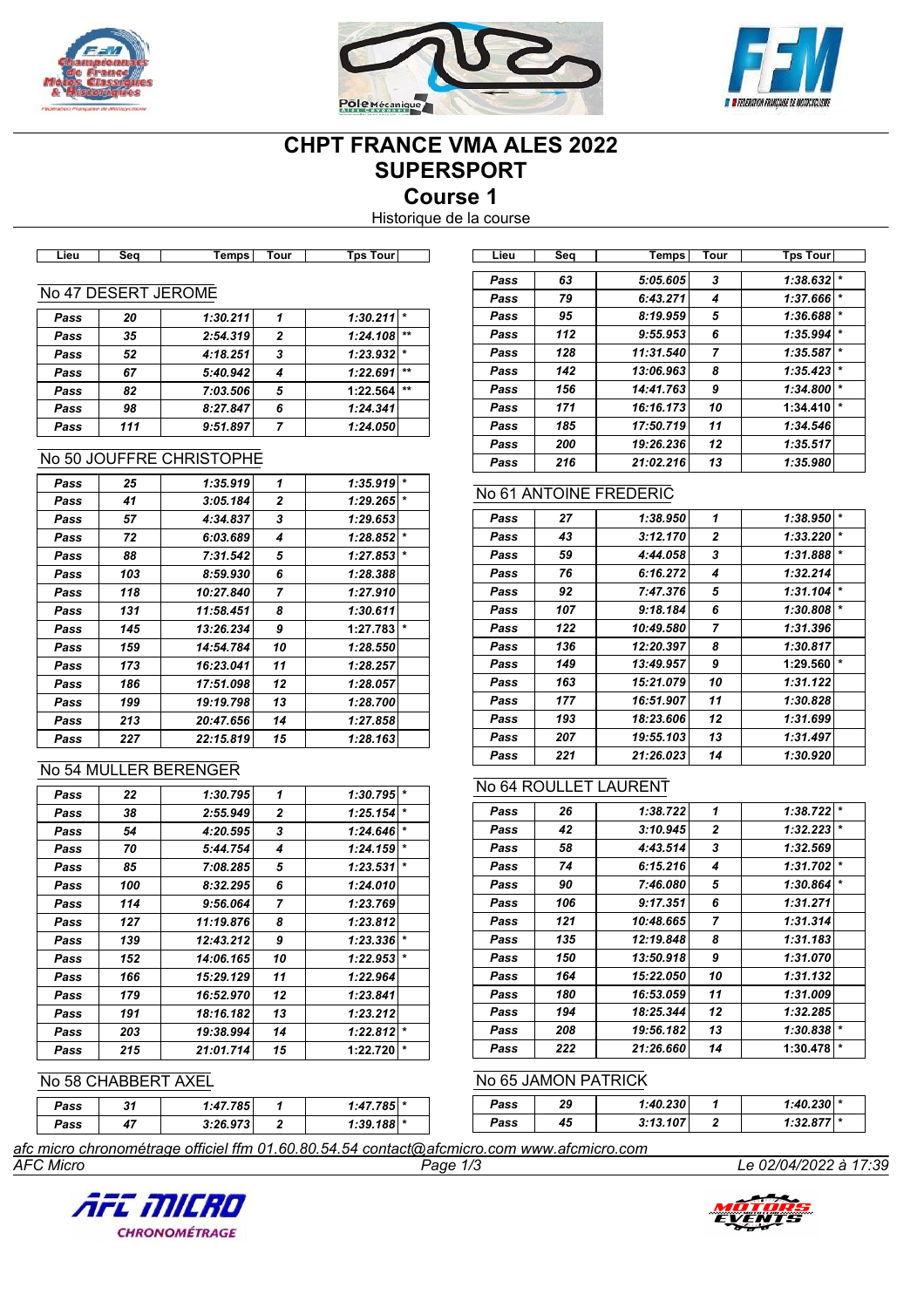





### **SUPERSPORT**

Course 1

Historique de la course

| Lieu | sea | Temps | rour | ⊺ps<br>rour | Lieu | --<br>חב<br>əw | <b>Temps</b> | Tour | Tp:<br>. our |
|------|-----|-------|------|-------------|------|----------------|--------------|------|--------------|

#### No 65 JAMON PATRICK

| Pass | 60  | 4:44.835  | 3              | 1:31.728            |
|------|-----|-----------|----------------|---------------------|
| Pass | 75  | 6:15.587  | 4              | $\star$<br>1:30.752 |
| Pass | 91  | 7:46.219  | 5              | $\star$<br>1:30.632 |
| Pass | 105 | 9:16.231  | 6              | $\star$<br>1:30.012 |
| Pass | 120 | 10:46.737 | $\overline{7}$ | 1:30.506            |
| Pass | 134 | 12:18.016 | 8              | 1:31.279            |
| Pass | 148 | 13:48.948 | 9              | 1:30.932            |
| Pass | 162 | 15:20.204 | 10             | 1:31.256            |
| Pass | 176 | 16:51.622 | 11             | 1:31.418            |
| Pass | 192 | 18:22.943 | 12             | 1:31.321            |
| Pass | 206 | 19:54.745 | 13             | 1:31.802            |
| Pass | 220 | 21:25.559 | 14             | 1:30.814            |
|      |     |           |                |                     |

#### No 85 GABALA YANN

| Pass | 19  | 1:30.044  | 1  | 1:30.044 | $+ +$   |
|------|-----|-----------|----|----------|---------|
| Pass | 37  | 2:55.236  | 2  | 1:25.192 | $\star$ |
| Pass | 53  | 4:19.353  | 3  | 1:24.117 | $\star$ |
| Pass | 69  | 5:43.353  | 4  | 1:24.000 | $\star$ |
| Pass | 84  | 7:07.376  | 5  | 1:24.023 |         |
| Pass | 99  | 8:31.584  | 6  | 1:24.208 |         |
| Pass | 113 | 9:56.018  | 7  | 1:24.434 |         |
| Pass | 126 | 11:19.539 | 8  | 1:23.521 | $\star$ |
| Pass | 140 | 12:43.535 | 9  | 1:23.996 |         |
| Pass | 153 | 14:06.618 | 10 | 1:23.083 | $\star$ |
| Pass | 167 | 15:29.351 | 11 | 1:22.733 | $\star$ |
| Pass | 178 | 16:52.145 | 12 | 1:22.794 |         |
| Pass | 190 | 18:15.948 | 13 | 1:23.803 |         |
| Pass | 204 | 19:39.990 | 14 | 1:24.042 |         |
| Pass | 217 | 21:03.938 | 15 | 1:23.948 |         |

#### No 90 PASQUET MARC

| Pass | 21  | 1:30.405  | 1  | 1:30.405 | $\star$ |
|------|-----|-----------|----|----------|---------|
| Pass | 36  | 2:54.562  | 2  | 1:24.157 | $\star$ |
| Pass | 51  | 4:17.975  | 3  | 1:23.413 | $+1$    |
| Pass | 68  | 5:41.005  | 4  | 1:23.030 | $\star$ |
| Pass | 83  | 7:03.569  | 5  | 1:22.564 | $\star$ |
| Pass | 97  | 8:27.592  | 6  | 1:24.023 |         |
| Pass | 110 | 9:49.840  | 7  | 1:22.248 | $**$    |
| Pass | 124 | 11:13.851 | 8  | 1:24.011 |         |
| Pass | 137 | 12:37.511 | 9  | 1:23.660 |         |
| Pass | 151 | 14:00.826 | 10 | 1:23.315 |         |
| Pass | 165 | 15:24.288 | 11 | 1:23.462 |         |
| Pass | 175 | 16:47.403 | 12 | 1:23.115 |         |
| Pass | 188 | 18:10.917 | 13 | 1:23.514 |         |
| Pass | 202 | 19:33.933 | 14 | 1:23.016 |         |
| Pass | 214 | 20:57.619 | 15 | 1:23.686 |         |

┑

### No 100 BOULANGER JEREMY

| Pass | 34  | 1:51.028  | 1              | 1:51.028 |         |
|------|-----|-----------|----------------|----------|---------|
| Pass | 48  | 3:29.318  | $\mathbf{2}$   | 1:38.290 | $\star$ |
| Pass | 64  | 5:06.748  | 3              | 1:37.430 | $\ast$  |
| Pass | 80  | 6:43.699  | 4              | 1:36.951 | $\star$ |
| Pass | 96  | 8:20.867  | 5              | 1:37.168 |         |
| Pass | 115 | 9:57.682  | 6              | 1:36.815 | $\star$ |
| Pass | 129 | 11:36.281 | $\overline{7}$ | 1:38.599 |         |
| Pass | 143 | 13:11.706 | 8              | 1:35.425 | $\star$ |
| Pass | 157 | 14:46.767 | 9              | 1:35.061 | $\star$ |
| Pass | 172 | 16:22.461 | 10             | 1:35.694 |         |
| Pass | 187 | 17:57.700 | 11             | 1:35.239 |         |
| Pass | 201 | 19:33.813 | 12             | 1:36.113 |         |
| Pass | 218 | 21:10.504 | 13             | 1:36.691 |         |

# No 111 GUILLARD FRANCK

### No 119 DUFOUR PATRICK

| Pass | 28  | 1:39.746  | 1              | 1:39.746 | $\star$ |
|------|-----|-----------|----------------|----------|---------|
| Pass | 44  | 3:12.899  | $\mathbf{2}$   | 1:33.153 | $\star$ |
| Pass | 61  | 4:47.268  | 3              | 1:34.369 |         |
| Pass | 77  | 6:21.525  | 4              | 1:34.257 |         |
| Pass | 93  | 7:55.899  | 5              | 1:34.374 |         |
| Pass | 108 | 9:28.901  | 6              | 1:33.002 | $\star$ |
| Pass | 123 | 11:03.712 | $\overline{7}$ | 1:34.811 |         |
| Pass | 138 | 12:38.484 | 8              | 1:34.772 |         |
| Pass | 154 | 14:14.719 | 9              | 1:36.235 |         |
| Pass | 168 | 15:48.604 | 10             | 1:33.885 |         |
| Pass | 182 | 17:21.998 | 11             | 1:33.394 |         |
| Pass | 196 | 18:55.725 | 12             | 1:33.727 |         |
| Pass | 210 | 20:29.466 | 13             | 1:33.741 |         |
| Pass | 224 | 22:01.604 | 14             | 1:32.138 | $\star$ |

# No 179 LUCAS DAMIEN

| Pass | 33  | 1:50.820  | 1              | 1:50.820 | $\star$ |
|------|-----|-----------|----------------|----------|---------|
| Pass | 50  | 3:34.960  | $\overline{2}$ | 1:44.140 | $\star$ |
| Pass | 65  | 5:17.719  | 3              | 1:42.759 | $\star$ |
| Pass | 81  | 6:58.569  | 4              | 1:40.850 | $\star$ |
| Pass | 101 | 8:38.801  | 5              | 1:40.232 | $\star$ |
| Pass | 116 | 10:18.388 | 6              | 1:39.587 | $\star$ |
| Pass | 132 | 11:58.621 | $\overline{7}$ | 1:40.233 |         |
| Pass | 147 | 13:39.102 | 8              | 1:40.481 |         |
| Pass | 161 | 15:19.646 | 9              | 1:40.544 |         |
| Pass | 181 | 17:00.100 | 10             | 1:40.454 |         |
| Pass | 195 | 18:40.096 | 11             | 1:39.996 |         |
| Pass | 209 | 20:22.110 | 12             | 1:42.014 |         |
| Pass | 223 | 22:01.062 | 13             | 1:38.952 | $\star$ |
|      |     |           |                |          |         |

*AFC Micro Page 2/3 Le 02/04/2022 à 17:39 afc micro chronométrage officiel ffm 01.60.80.54.54 contact@afcmicro.com www.afcmicro.com*